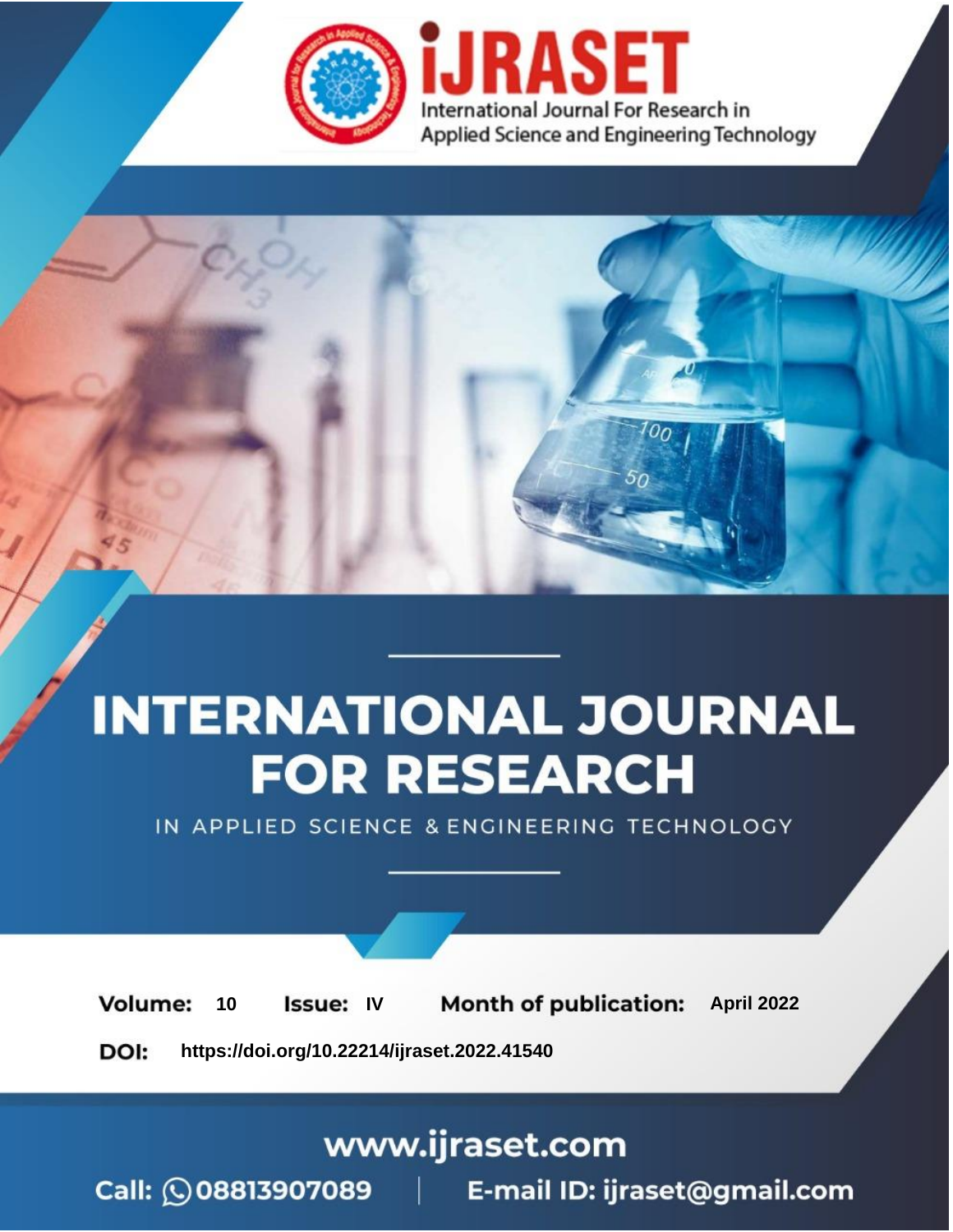### **Temperature and Electron concentration dependent Thermoelectric Power in Wide Band Gap semiconductor GaN Nanowire**

Kasala Suresha

*Department of Physics, Government First Grade College, Hosadurga – 577 527, India*

*Abstract: Nanostructures have a significant promise as potential building blocks for the next generation thermoelectric devices. While the thermal transport properties of bulk materials have been intensely studied, the understanding of nanostructure thermoelectric properties and their interrelation is still incomplete. In the calculated temperature range, the thermoelectric power (TEP) was found to be linearly dependent on temperature, suggesting the degenerate nature of the GaN semiconductor nanowire similar to that of ZnO semiconductor nanowire. Observed negative values of TEP indicating that, majority charge carriers are electrons in GaN semiconductor. Linear dependence of TEP with temperature shows that TEP is only due to electron diffusion and not due to phonon-drag effect. Also observed the calculated TEP values are in good agreement with the experimental results in the overall temperature range 10 – 300 K.*

*Keywords: Semiconductor nanowire, GaN, Mott relation, Thermoelectric power, wide band gap semiconductor.*

#### **I. INTRODUCTION**

Solid-state thermoelectric devices which convert thermal energy to electrical energy. Operated in a reverse mode, thermoelectrics can use electricity to provide heating or cooling. Thermoelectrics provide localized control of energy transfer and distributed electricity generation. They have no moving parts and thus operate silently. To date, they have been reliable although new applications are challenging the reliability of current thermoelectric device technology. There are also considerable challenges associated with thermoelectric technology. The conversion efficiency is low, and performance is highly dependent on the device operating temperature, requiring specialized materials and devices for each application. System integration is particularly challenging as the devices require multiple materials with highly differentiated mechanical, thermal, and electrical properties. The abundance of recent reviews on thermoelectrics from materials physics to applications demonstrates the newfound popularity of this technology [1,2]. Thermoelectrics rely on the Seebeck effect for a material in which electrons are the dominant charge carriers. When a temperature gradient is applied across a material, electrons with more energy on the hot side shift to the cold side. An electric field develops which prevents further electron flow. The Seebeck coefficient, or thermopower, is a measure of the voltage developed in response to the temperature drop across the material.

The intensive research on thermoelectrics in the past two and a half decades was largely inspired by the seminal work by Dresselhaus et al. in 1993, which predicted that quantum confinement effects can lead to a drastically enhanced thermoelectric power factor in low-dimensional materials [3]. It was also quickly realized that the thermal conductivity of nanowires could be reduced remarkably, and that the combined effects of enhanced power factor and reduced thermal conductivity provide an extremely promising route to achieve high thermoelectric figures of merit (ZT) [4,5] These insights motivated extensive efforts on a full spectrum of research spanning nanowire synthesis, property characterization, and device integration.

Thermoelectrics describes direct conversion between thermal and electrical energy, which encompasses three separately identified physical phenomena: the Seebeck effect, the Peltier effect, and the Thomson effect [6,7]. Nearly two centuries ago, in 1821−1823, Thomas Seebeck first observed that a magnetic field was generated if two dissimilar conductors were attached together and one of the junctions was heated. What he really found is that a temperature gradient across certain materials will create a voltage drop between the hot and cold ends. The Seebeck coefficient S, named after him, describes the thermoelectric voltage change rate with respect to temperature at a given temperature. A more convenient parameter is the relative Seebeck coefficient, usually simply called Seebeck coefficient, defined as  $S_{ab} = dV/dT$ , where  $S_{ab}$  is the relative Seebeck coefficient between materials a and b, V is the voltage drop, and T is temperature.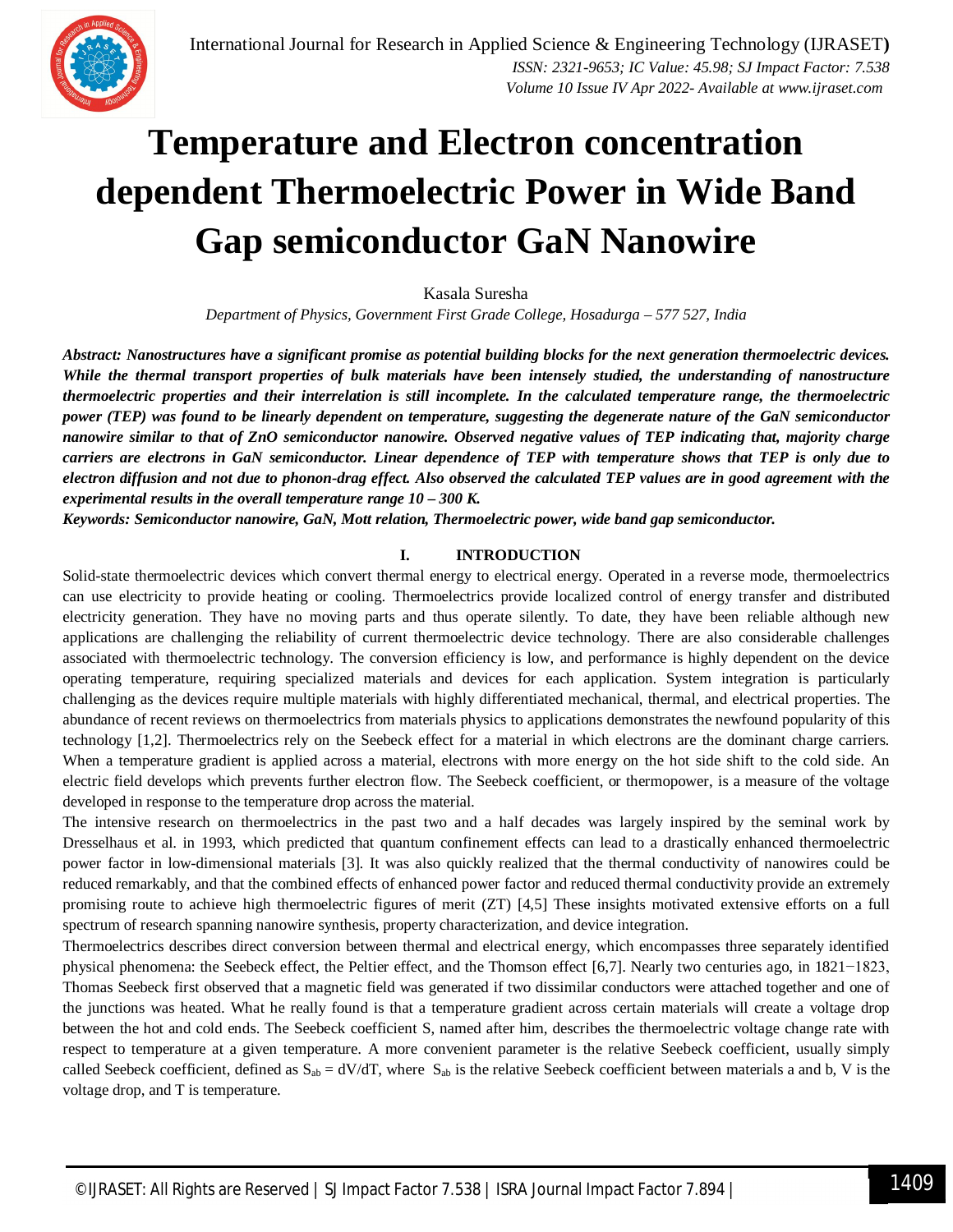

International Journal for Research in Applied Science & Engineering Technology (IJRASET**)**

 *ISSN: 2321-9653; IC Value: 45.98; SJ Impact Factor: 7.538 Volume 10 Issue IV Apr 2022- Available at www.ijraset.com*

Recently the potential applications for thermoelectrics that employ semiconducting nanowires have recently emerged [8,9]. TEP, the ratio of the electric field to the thermal gradient, is one of the central physical quantities that determine the efficiency of thermoelectric applications. In general, TEP of an electronic system depends on the electron and hole asymmetries at the Fermi level, and thus is sensitive to small changes in scattering rate and the density of states at the Fermi level [10]. Utilizing this sensitivity, the electrical properties of 1D nanostructures, such as carbon nanotubes CNTs and semimetallic Bi nanowires, have been investigated by TEP measurements [11,12]. In addition, TEP measurements have provided an effective approach to measure carrier concentration in nanowires [13]. The ongoing efforts for producing efficient thermoelectric devices currently include the investigation of nanowires [14] and nanotubes [15] or even atomic chains [16] and single molecules [17] contacted to nano- or bulk electrodes. Besides generating thermoelectricity, nanostructures of this type constitute the main building blocks of high performance temperature sensors and cooling devices.

There has been experimentally observed that the Seebeck coefficient of GaN/AlGaN nanowires is more than twice as large as that for the GaN nanowires alone [18]. Also there has been a study of phonon drag in the AlGaN/GaN two-dimensional electron gas (2DEG) and observed that phonon drag does not contribute significantly to the thermoelectric behavior of devices with ∼100 nm GaN thickness, which suppresses the phonon mean free path. However, when the thickness is increased to ∼1.2 μm, up to 32% (88%) of the Seebeck coefficient at 300 K (50 K) can be attributed to the drag component. In turn, the phonon drag enables state-ofthe-art thermoelectric power factor in the thicker GaN film, up to ~40 mW m<sup>-1</sup> K<sup>-2</sup> at 50 K. By measuring the thermal conductivity of these AlGaN/GaN films. It is concluded that the magnitude of the phonon drag can increase even when the thermal conductivity decreases. Decoupling of thermal conductivity and Seebeck coefficient could enable important advancements in thermoelectric power conversion with devices based on 2DEGs [19].

Several groups have tried to tune the TE properties of bulk GaN materials by modification of electronic structure either by substitutions of additional elements such as In or Al at Ga site or by lowering the dimensions in the form of thin films or nanowires [20, 21]. Both p- and n-type materials were successfully achieved depending upon the amount or type of the additional impurity introduced in the pure GaN material [22]. Yamamoto et al. prepared bulk GaN material with micron size of particles, which showed a negative S value of −50 μV/K at room temperature that further increased with temperature [23]. The comparative study on both bulk and thin-film GaN, Kucukgok et al [24] reported a positive and large Seebeck coefficients which found to be decreased with increase in carrier concentrations. Also there has been an extensive study of phonon drag thermopower in silicene at equipartition regime at room temperature having high Fermi level, expecting contribution of thermopower by phonon-drag effect over the electron-diffusion thermopower [25].

#### **II. THEORETICAL MODEL**

We shall use the well-known Mott formula within parabolic band approximation to estimate the contribution of electrons towards TEP. The low temperature carrier diffusion TEP is [26]

$$
\mathbf{S} = -\frac{\pi^2}{3} \frac{k_B^2 T}{e} \left| \frac{\partial \ln(\sigma(E))}{\partial E} \right|_{E=E_F} \tag{1}
$$

where  $\sigma(E)$  is the energy dependence of conductivity in the relaxation time approximation. In what follows, the mean free path of the carriers is assumed to be independent of temperature, above equation (1) becomes

$$
\mathbf{S} = -\frac{\pi^2 k_B^2 m^*}{(3\pi^2)^{2/3} \hbar^2 e} \frac{T}{n^{2/3}} \tag{2}
$$

With constant mean free path, and the method point to the scattering of carrier by impurities is dominant. We must point out that the linear response transport theory based on Fermi liquid description results in an exact expression for the most singular term in terms of damping rate and is valid for correlated electron systems as wide band gap semiconductors.

In the above equation (2), the right hand part was derived by assuming an energy-independent mobility, where n is the carrier concentration and  $m^*$  is the effective mass of the semiconductor material. It should be noticed that, above equation (2) is valid for the semiconductor sample studied in this article because the mean free path  $l_m$  is much larger than the interatomic distance and that is semi-classical approach is appropriate without a quantum correction since  $k_F l_m \approx 1$ , where  $k_F$  is Fermi wave vector. This similar approximation has already been made in TEP analysis of semimetallic Bi nanowire [27] and small band gap semiconductors [28]. We used this approximation in wide band gap semiconductor GaN nanowire and compared with experimental results.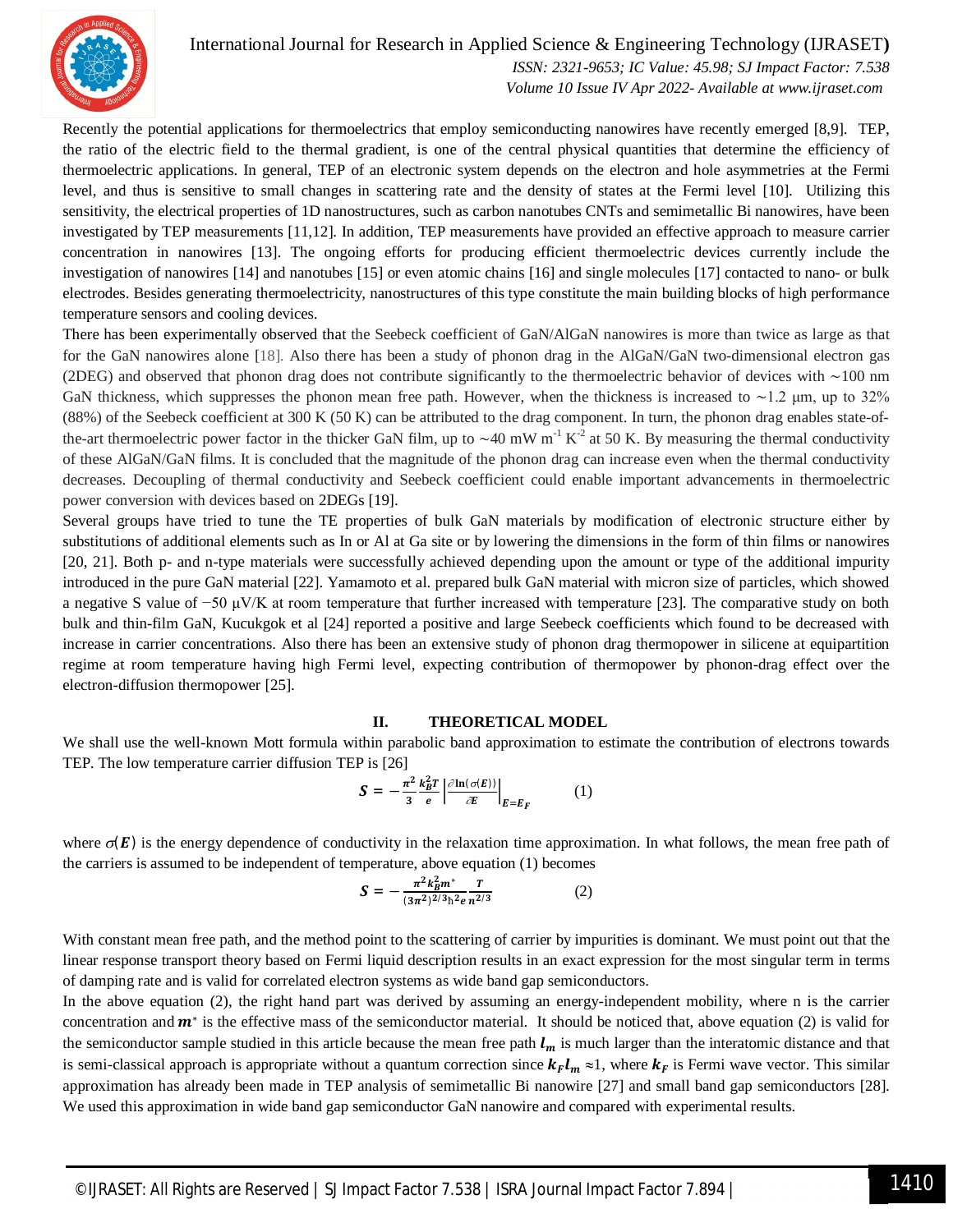

 *ISSN: 2321-9653; IC Value: 45.98; SJ Impact Factor: 7.538 Volume 10 Issue IV Apr 2022- Available at www.ijraset.com*

#### **III. RESULTS AND DISCUSSION**

We calculated theoretically the TEP for the wide band gap semiconductor GaN nanowire using the characteristic parameter,  $m^*$ 0.20  $m_e$ , electron concentration  $n = 6.6 \times 10^{25}$  m<sup>-3</sup>. These calculated data is compared with the experimental results [29] as shown in Figure 1.



Figure 1: Comparison of TEP with experimental results of GaN nanowire [29]. The symbols show experimental data of different devices and solid line represents our theoretical calculations.

The experimental results of GaN nanowire which were grown by catalyst-free metallic-organic vapor-phase epitaxy. There are different devices used with different nanowire having diameter in the range 80 – 120 nm. We obtained a good agreement with the experimental results in the temperature range  $10 - 300$  K for different GaN devices. The measured TEP was about  $\sim$  -40  $\mu$ V/K at room temperature, varying linearly with temperature. The negative values of TEP indicate that the carrier transport in GaN nanowire is contributed by electron diffusion, reflecting that the nanowire is n-type semiconductor. The overall temperature dependence,  $S \propto T$ , agrees well with the Mott relation, which was expected for metal or a heavy doped semiconductor [30]. The major relation in our calculations is that the values of TEP for the wide band semiconductor increase linearly with temperature. This linear dependence observation suggests that there is no appreciable phonon-drag induced TEP in this nanowire and thus TEP can only be described by thermal diffusion of the majority charge carriers. The calculated TEP at room temperature for GaN nanowire is -  $40\mu$ V/K which is nearly an order of magnitude less as compared to ZnO nanowire which was found to be -400 $\mu$ V/K at room temperature [31].



Figure 2: Variation of TEP with electron concentration at room temperature.

Figure 2 below shows the variation of thermoelectric power with carrier concentration at room temperature. It is observed that thermoelectric power increases with increase in concentration, same behavior observed in two-dimensional electron gas of ZnO. It is because in our formulation, TEP varies inversely proportional to carrier concentration.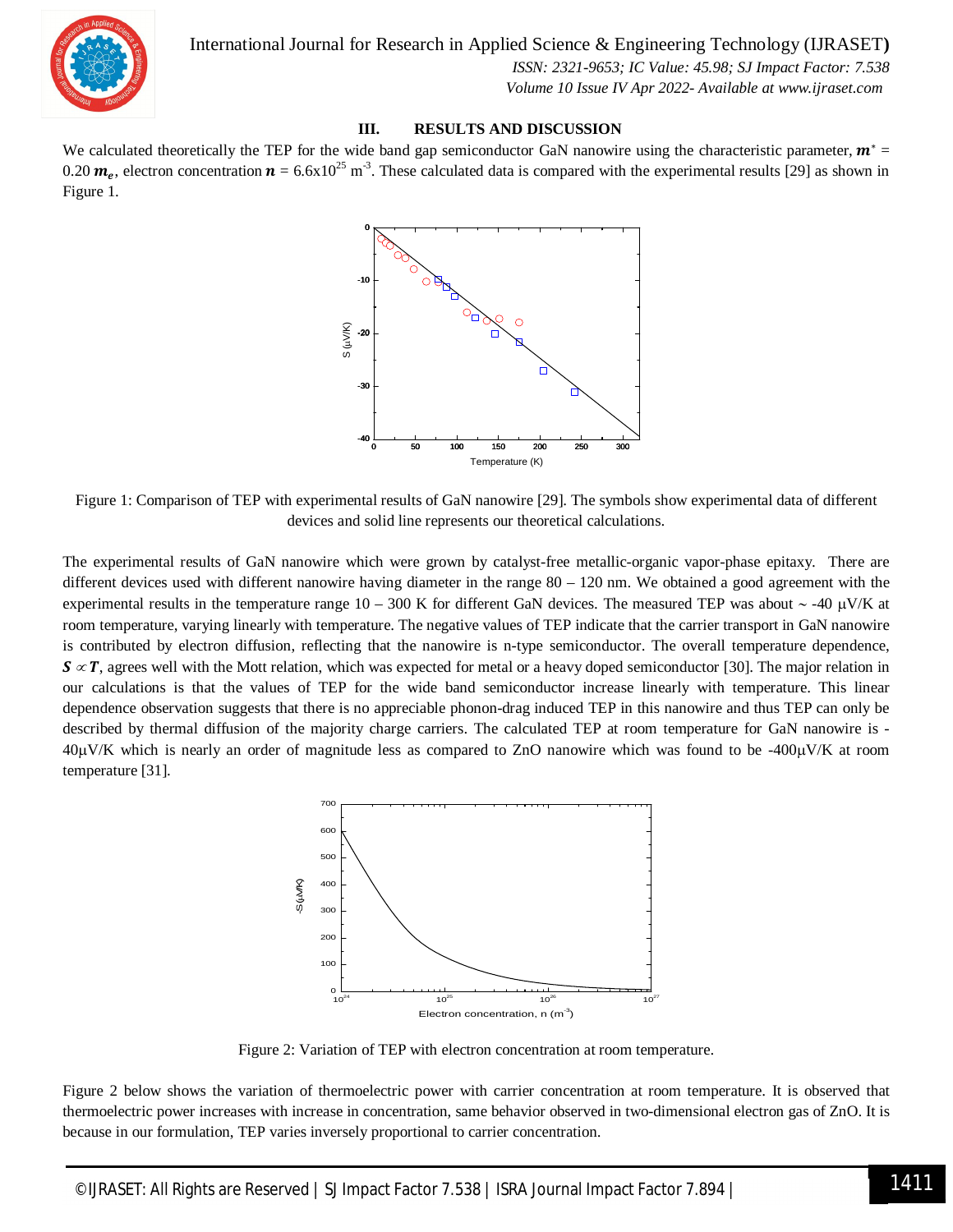International Journal for Research in Applied Science & Engineering Technology (IJRASET**)**



 *ISSN: 2321-9653; IC Value: 45.98; SJ Impact Factor: 7.538 Volume 10 Issue IV Apr 2022- Available at www.ijraset.com*

#### **IV. CONCLUSIONS**

We calculated TEP using basic semiclassical Mott formula to compare the experimental results of wide band gap semiconductor ZnO nanowire for various devices and obtained a good agreement in the temperature range 10 – 300K. The measured and calculated TEP increases linearly with temperature showing that TEP is due to electron-diffusion process. The negative sign of TEP values indicates that the majority carriers in ZnO are electrons. The calculated value of TEP at room temperature is about -400  $\mu$ V/K.

#### **REFERENCES**

- [1] G. J. Snyder and E. S. Toberer, Nature Materials, **7** (2008)
- [2] L. E. Bell, Science, **321**, 1457 (2008)
- [3] Hicks, L. D, Dresselhaus, M. S, Phys. Rev. B: Condens. Matter Mater. Phys. **47** (1993)
- [4] Majumdar, A. Thermoelectricity in Semiconductor Nanostructures. Science 2004, **303,** 777 (2004)
- [5] Heremans, J. P.; Dresselhaus, M. S.; Bell, L. E.; Morelli, D. T. Nat. Nanotechnol. **8**, 471 (2013)
- [6] Nolas, G. S.; Sharp, J.; Goldsmid, H. J. Thermoelectrics Basic Principles and New Materials Developments. Springer: Berlin, p 2−5 (2001)
- [7] Goupil, C.; Seifert, W.; Zabrocki, K.; Müller, E.; Snyder, G .J, Entropy, **13**, 1481 (2011)
- [8] A. I. Boukai, Y. Bunimovich, J. Tahir-Kheli, J.-K. Yu, W. A. Goddard III, and J. R. Heath, Nature London **451**, 168 (2008)
- [9] A. I. Hochbaum, R. Chen, R. D. Delgado, W. Liang, E. C. Garnett, M. Najarian, A. Majumdar, and P. Yang, Nature London **451**, 163 (2008)
- [10] D. K. C. Macdonald, Thermoelectricity Dover, New York (2006)
- [11] J. P. Small, K. M. Perez, and P. Kim, Phys. Rev. Lett. **91**, 256801 (2003)
- [12] A. Boukai, K. Xu, and J. R. Heath, Adv. Mater. Weinheim, Ger. **18**, 864 (2006)
- [13] F. Zhou, J. Szczech, M. T. Pettes, A. L. Moore, S. Jin, and L. Shi, Nano Lett. **7**, 1649 (2007)
- [14] T. Markussen, A.-P. Jauho, M. Brandbyge, Phys. Rev. B **79**, 035415 (2009)
- [15] Y.-F.Li, B.-R.Li, H.-L. Zhang, J. Phys.: Condens. Matter **20**, 415207 (2008)
- [16] X.Q. Shi, Z.X. Dai, X.H. Zheng, Z. Zeng, J. Chem. Phys. B **110**, 16902 (2006)
- [17] Z.X. Dai, X.H. Zheng, X.Q. Shi, Z. Zeng, Phys. Rev. B **72**, 205408 (2005)
- [18] Erdong Song , Qiming Li, Brian Swartzentruber, Wei Pan, George T Wang, Julio A Martinez, Nanotechnology, **8**, 015204 (2016)
- [19] A S Yalamarthy, M M Rojo , A Bruefach , D Boone , K M Dowling, P F Satterthwaite, D Goldhaber-Gordon , Eric Pop, D G Senesky, Nano Lett. **19,** 3770 (2019)
- [20] C. Guthy, C.-Y. Nam, and J. E. Fischer, Journal of Applied Physics **103**, 064319 (2008)
- [21] H. Tong, H. Zhao, V. A. Handara, J. A. Herbsommer, and N. Tansu, 721103 (2009)
- [22] C. Wan, Y. Wang, N. Wang, W. Norimatsu, M. Kusunoki, and K. Koumoto, Science and Technology of Advanced Materials **11**, 044306 (2010)
- [23] S. Yamaguchi, R. Izaki, N. Kaiwa, and A. Yamamoto, Applied Physics Letters **86**, 252102 (2005)
- [24] B. Kucukgok, B. Wang, A. G. Melton, N. Lu, and I. T. Ferguson, physica status solidi (c) **11**, 894 (2014)
- [25] Kasala Suresha, Int. J. Res. Appl. Sci. and Engg. Tech. **9**, 399 (2021)
- [26] Sunao Shimizu et al., PNAS, 113, 6439 (2016)
- [27] J Heremans and C M Thrush, Phys. Rev. B **59**, 12579 (1999)
- [28] F Zhou, J Szezech, M T Pettes, A L Moore, S Jin and L Shi, Nano Lett. **7**, 1649 (2007)
- [29] C H Lee, G Y Yi, Y M Zuev and Philip Kim, Appl. Phys. Lett. 94, 022106 (2009)
- [30] D K C Macdonald, Thermoelectricity (Dover, New York, 2006)
- [31] Kasala Suresha, Int. J. Appl. Phys. 9, 9 (2022)